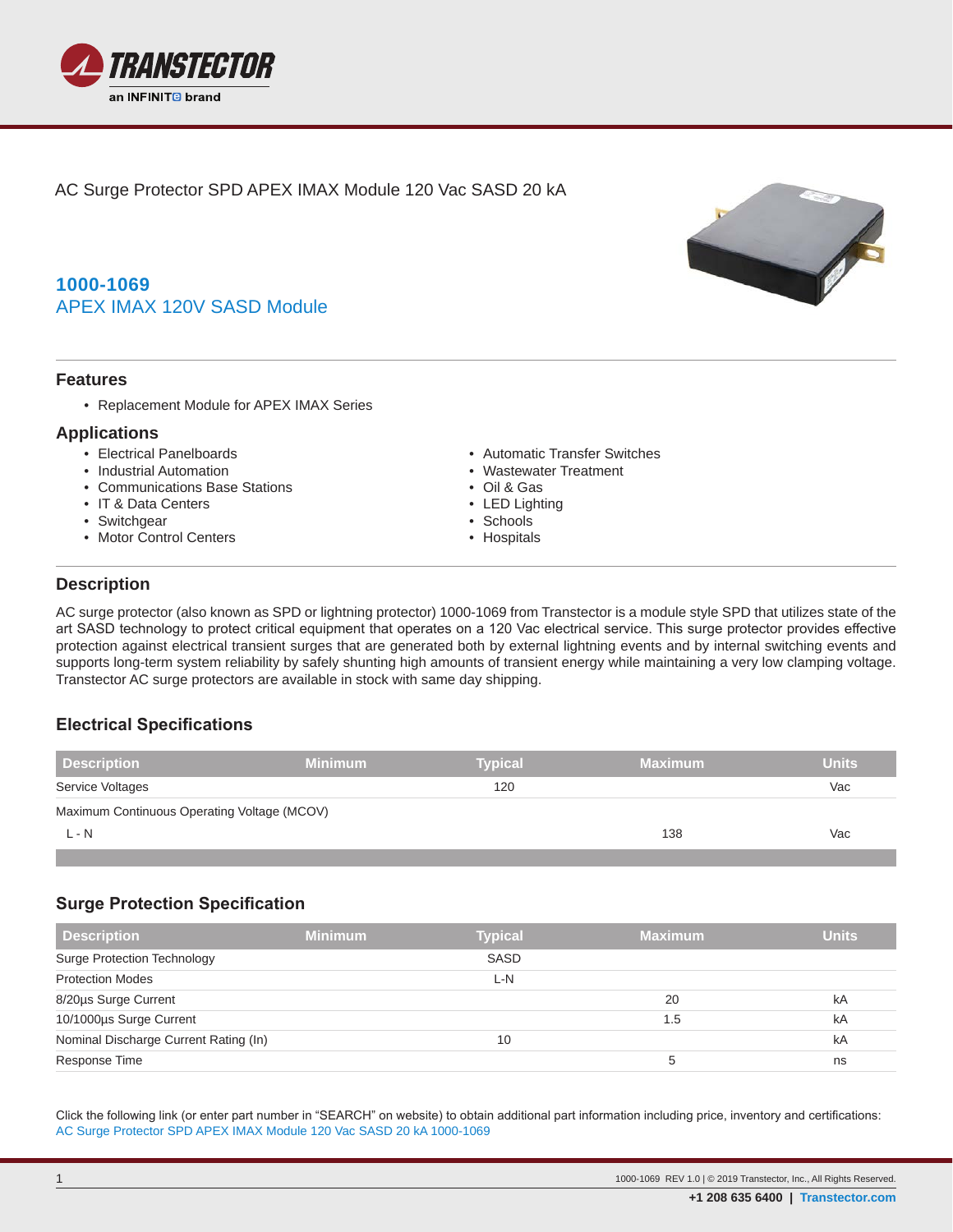

AC Surge Protector SPD APEX IMAX Module 120 Vac SASD 20 kA

# **1000-1069** APEX IMAX 120V SASD Module

### **Mechanical Specifications**

| $0.75$ in  | $[19.05$ mm  |
|------------|--------------|
| 4.55 in    | $[115.57$ mm |
| 4.25 in    | $[107.95$ mm |
| $0.3$ lbs  | $[136.08$ g] |
| Noryl 190X |              |
|            |              |

#### **Environmental Specifications**

Temperature Range (Operational)  $-40$  to +75 deg C Humidity 90% non-condensing

#### **Compliance Certifications**

UL Compliant The Vest Certifications of the Vest Certifications of the Vest Certifications of the Vest Certifications of the Vest Certifications of the Vest Certifications of the Vest Certifications of the Vest Certificati

UL 1449 4th Edition

Transtector Systems specializes in protection of highly sensitive, low voltage equipment through its patented, non-degrading silicon diode technology and custom filters. Our power quality expertise translates into a diverse product offering including AC, DC, and signal applications as well as integrated cabinets, power distribution panels and EMP hardened devices.

Click the following link (or enter part number in "SEARCH" on website) to obtain additional part information including price, inventory and certifications: [AC Surge Protector SPD APEX IMAX Module 120 Vac SASD 20 kA](https://www.transtector.com/ac-surge-protector-spd-apex-imax-module-1000-1069-p.aspx) [1000-1069](https://www.transtector.com/ac-surge-protector-spd-apex-imax-module-1000-1069-p.aspx)

URL:<https://www.transtector.com/ac-surge-protector-spd-apex-imax-module-1000-1069-p.aspx>

The information contained in this document is accurate to the best of our knowledge and representative of the part described herein. It may be necessary to make modifications to the part and/or the documentation of the part, in order to implement improvements. Transtector reserves the right to make such changes as required. Unless otherwise stated, all specifications are nominal. Transtector does not make any representation or warranty regarding the suitability of the part described herein for any particular purpose, and Transtector does not assume any liability arising out of the use of any part or documentation.